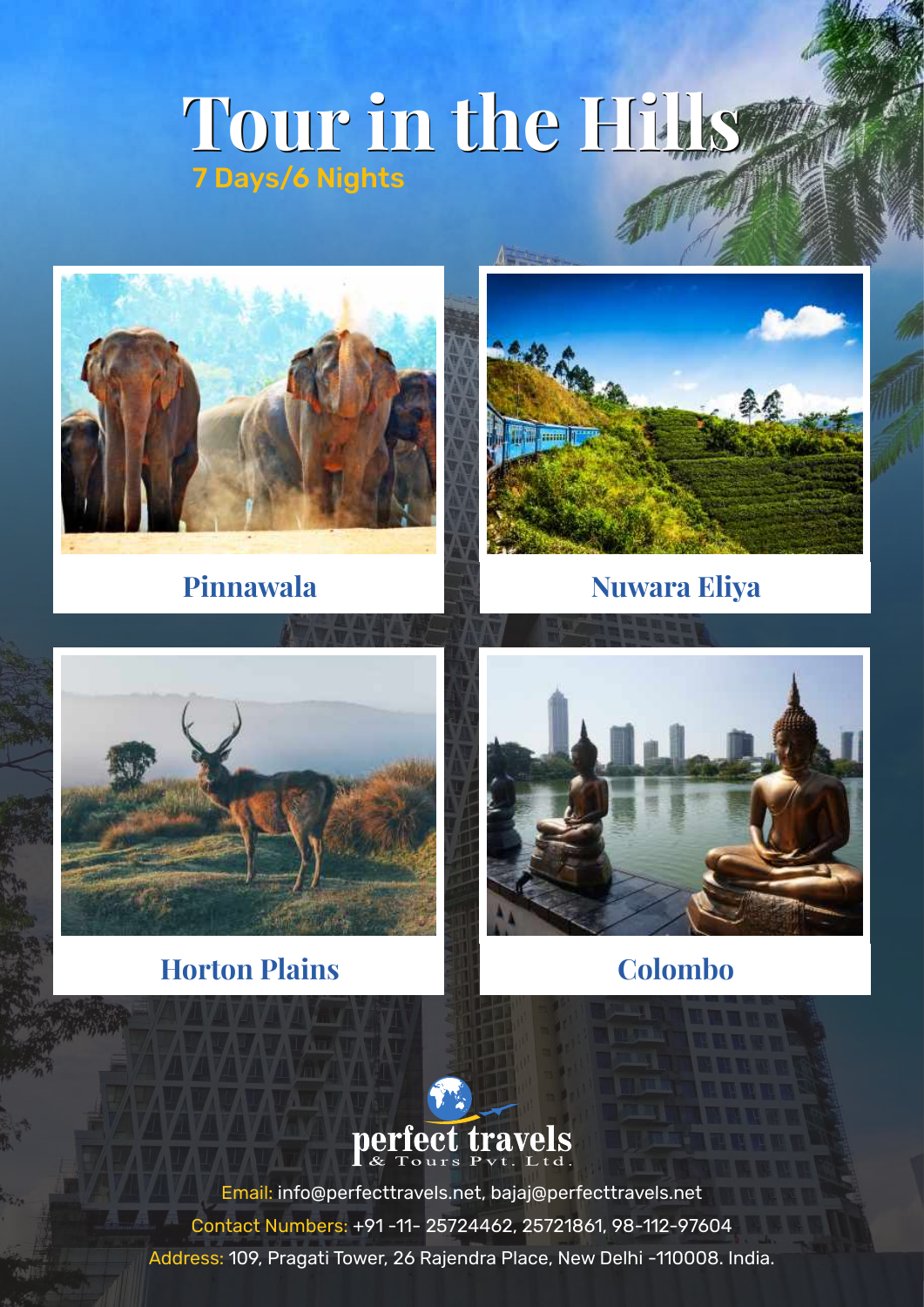

### AIRPORT | KANDY

| Day: 01 | • On arrival at the airport our Sri Lanka representative will be there to meet/greet you.<br>From there you will begin your journey to Kandy.                                                                                                                                                                                                                                 |
|---------|-------------------------------------------------------------------------------------------------------------------------------------------------------------------------------------------------------------------------------------------------------------------------------------------------------------------------------------------------------------------------------|
|         | • The final royal Sri Lankan Kingdom to fall to the British in 1815, Kandy has a rich and proud heritage.<br>A UNESCO World Heritage Site, the city has much to offer intrepid travellers; explore the<br>magnificent Temple of the Sacred Tooth Relic, wander around the bustling town bazaar and Kandy<br>market and visit a gem museum as well as an arts & crafts centre. |
|         | • As the day draws to a close head to your hotel in Kandy.                                                                                                                                                                                                                                                                                                                    |
|         | Overnight stay in Kandy.<br>$\bullet$                                                                                                                                                                                                                                                                                                                                         |

#### PINNAWALA

| Day: 02 | ◆ After breakfast, visit Pinnawala.                                                                                                                                                                                                                                                                                                                                                                                                                                                                                                   |
|---------|---------------------------------------------------------------------------------------------------------------------------------------------------------------------------------------------------------------------------------------------------------------------------------------------------------------------------------------------------------------------------------------------------------------------------------------------------------------------------------------------------------------------------------------|
|         | • An unforgettable experience awaits at this popular attraction where orphaned and sometimes<br>injured gentle giants of the wild are cared for. Established in 1975, the Pinnawala Elephant<br>Orphanage encompasses a 25-acre property and offers visitors a chance to get up close to<br>elephants, some of which have been born here as well. Highlights include seeing elephants being<br>bottle fed (09:15am and 01:15pm) and watching as they play and cool off during bath time (10:00am<br>and 02:00pm) at the river nearby. |
|         | • In the afternoon, head to the Royal Botanical Gardens of Peradeniya one of the island's most<br>picturesque of gardens. Originally a royal pleasure garden, this site was later developed by the<br>British; today, it offers the ideal escape from the bustling city and features lush lawns, charming<br>pavilions and a vibrant variety of flowering plants. The Orchid House is a not to be missed attraction<br>here as is the giant Javan fig tree.                                                                           |
|         | • In the evening prepare to enjoy a cultural show which offers insights into the rich local culture.                                                                                                                                                                                                                                                                                                                                                                                                                                  |
|         | • As the day draws to a close, head back to your hotel.                                                                                                                                                                                                                                                                                                                                                                                                                                                                               |

Overnight stay in Kandy.

#### KANDY | NUWARA ELIYA

Day: 03 After a hearty breakfast, continue your hill country adventure as you head to Nuwara Eliya

Enjoy a scenic train ride through lush mountains carpeted with tea bushes interspersed with the occasional gushing waterfall. After disembarking at Nanu Oya, you will be continuing the rest of the short journey by car to reach the town of Nuwara Eliya, famously known as "Little England".

Continue...

Email: info@perfecttravels.net, bajaj@perfecttravels.net Contact Numbers: +91 -11- 25724462, 25721861, 98-112-97604 Address: 109, Pragati Tower, 26 Rajendra Place, New Delhi -110008. India.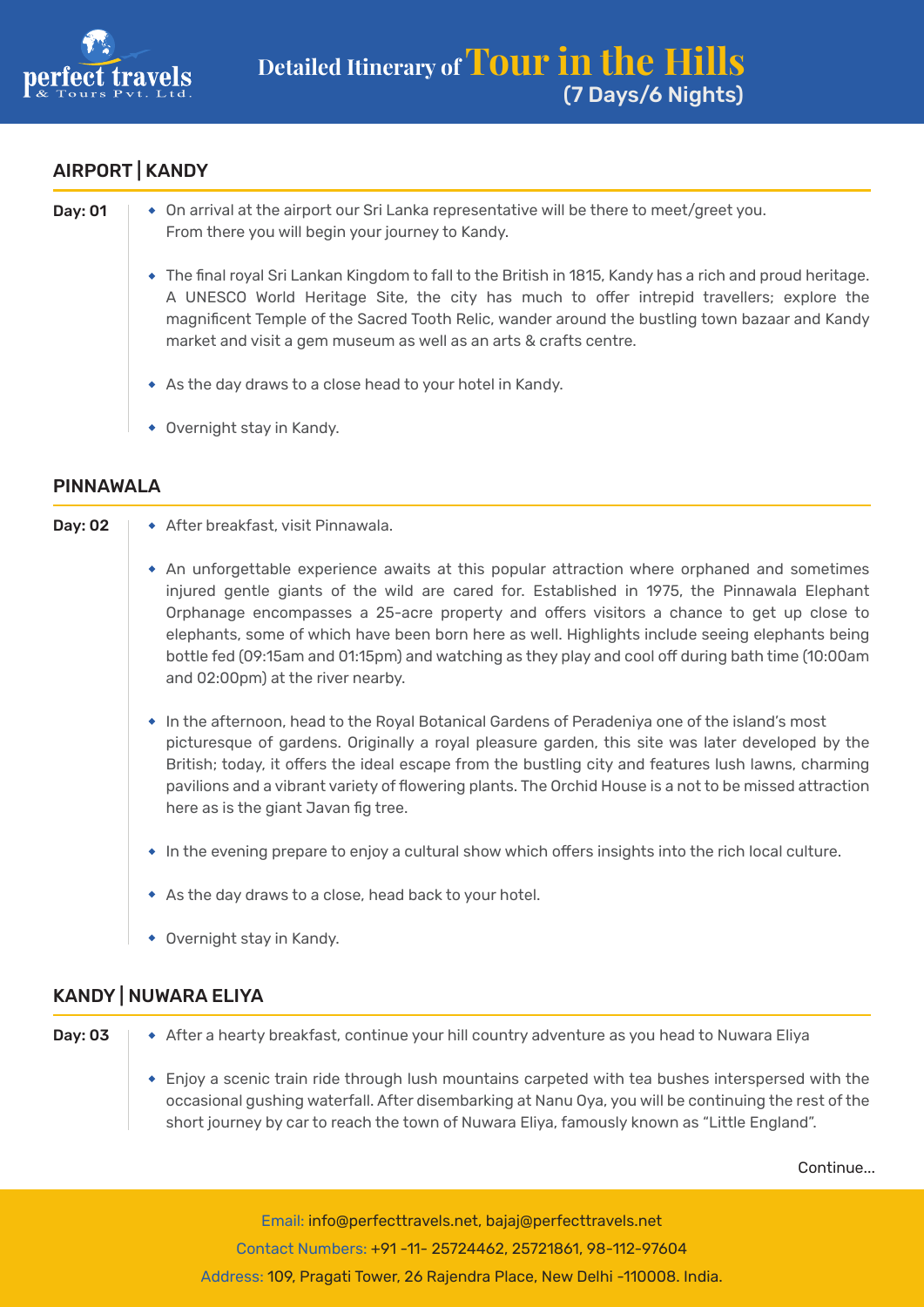

- Sprawling tea plantations and refreshing mountain air await travellers here, offering a welcome respite from the tropical heat. Take in well maintained colonial bungalows which still retain their old world charm and one of the finest 18-hole golf courses in South Asia, the Victoria Golf Course, a Donald Steele Masterpiece. Take a stroll or an invigorating bike ride along the scenic banks of Lake Gregory towards the evening.
- Overnight stay in Nuwara Eliya.

#### NUWARA ELIYA | HORTON PLAINS | NUWARA ELIYA

- Day: 04 After breakfast, proceed on a trek to Horton Plains, a UNESCO World Heritage Site & eco-tourism hideout in the heart of the isle. The endless stretches of terrains mark one of the healthiest wet montane evergreen forests in Sri Lanka. With an altitude above 7,000 feet, the plateau sweeps to a robust 3,169 hectares, home to a diverse array of flora and fauna.
	- Hike to the banks of Baker's Falls and appreciate the majestic views the gushing streams of water create. Gaze down World's End, a head-spinning 3,700 feet drop towards the southern end or drive past herds of sambar deer. If you're lucky enough you may be greeted by the sights of a grunting wild boar, a pouncing fishing cat, otters or even the 'spotted-ghost that haunts the plains' - the Sri Lankan Leopard.
	- Overnight stay in Kandapola.

#### NUWARA ELIYA | ELLA

- **Day: 05**  $\rightarrow$  After breakfast, visit a tea plantation and a factory. Take a stroll among verdant slopes covered with tea bushes and watch how dedicated tea pluckers clad in colourful saris pick and choose the finest buds. Back at the factory, you will be able to observe how the tea leaves are processed, graded and packaged. End your tour with a fragrant cup of freshly brewed Ceylon tea while feasting your eyes on misty valleys and peaks.
	- ◆ Proceed to Ella.
	- Ella is a charming town surrounded by majestic mountain peaks ideal for adventurous travellers to explore via treks and hikes. Popular spots to visit include the Mini Adam's Peak, Ella Rock and the Demodara Nine Arch Bridge, all of which offer some spectacular views!
	- Overnight stay in Ella.

Continue...